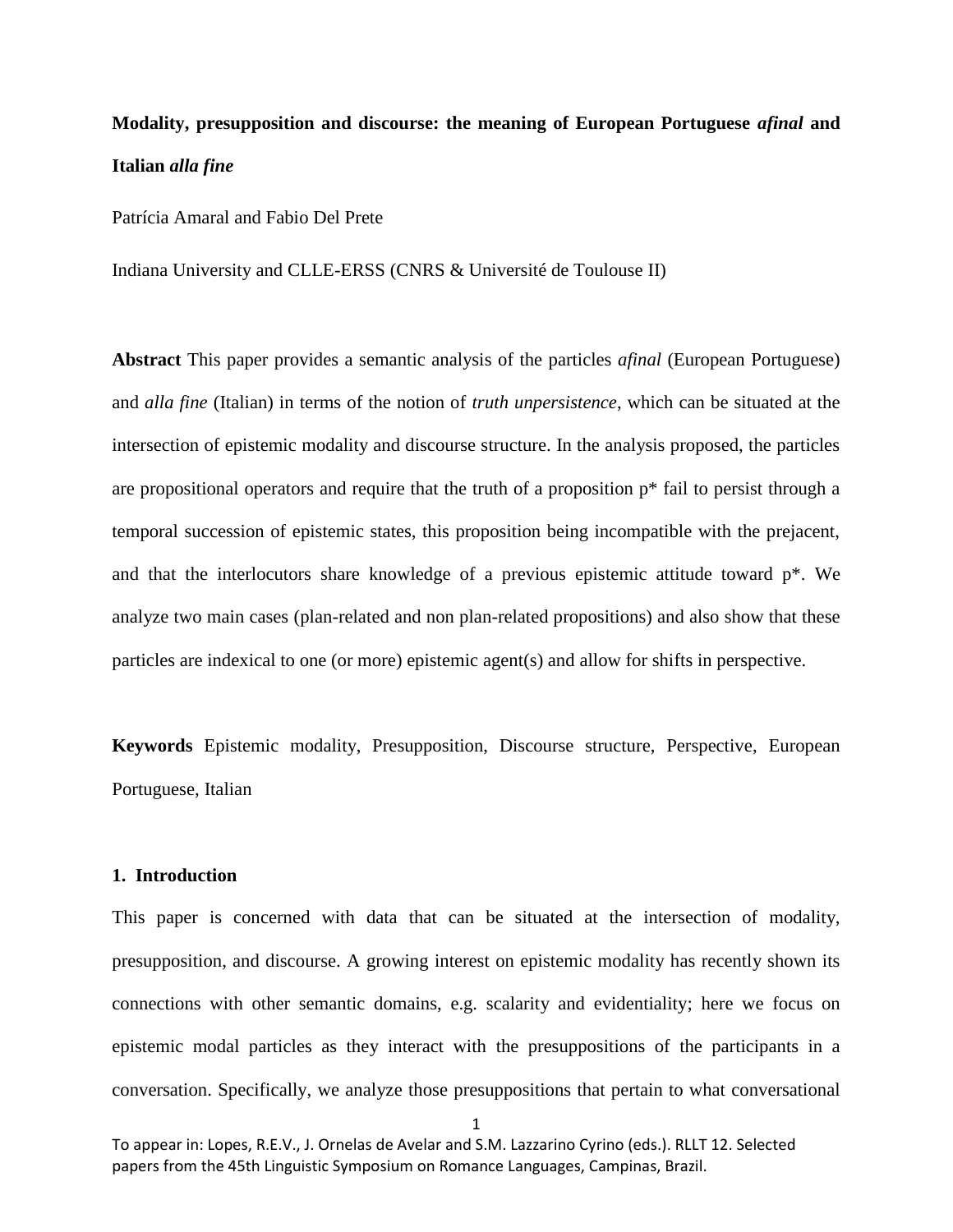participants are assumed to know of their own epistemic attitudes and the epistemic attitudes of other relevant agents with regards to a certain Question under Discussion  $(QUD)^{1}$ .

Previous work on epistemic modality in its interaction with discourse, which is relevant for our topic, is the work on *sempre* as a modal operator of "truth persistence" (TP) that contributes a confirmation of the modified proposition (Gonzaga 1997, Brito 2001, Amaral and Del Prete 2014), as in (1):

(1) Sempre vou ao cinema no domingo à noite. (European Portuguese, henceforth EP) 'I'm *sempre* going to the movies this Sunday night.'

The use of *sempre* in (1) is felicitous if the speaker had previously planned on going to the movies on Sunday and had shared this plan with the interlocutor. Given this shared knowledge, by uttering (1) the speaker confirms the truth of the modified proposition against the possibility that this plan may no longer be valid. In this paper we propose the related notion of "truth unpersistence"  $(\sim T$ P), according to which the truth of a previously entertained proposition is disconfirmed, as relevant for the analysis of *afinal* (EP) and *alla fine* (Italian, henceforth I), as in (2):

(2) a. Afinal hoje vou ao teatro.

l

b. Alla fine vado a teatro questa sera.

'*Afinal/alla fine* I'm going to the theater tonight.'

<sup>&</sup>lt;sup>1</sup> Throughout this paper, we use this term as proposed in Roberts (1996) to denote a question accepted by participants in a conversation as the immediate topic of discussion. For our purposes, a question provides an explicit way to model the topic of a conversation, which constitutes shared knowledge of the interlocutors and may have evolved over a certain time interval.

To appear in: Lopes, R.E.V., J. Ornelas de Avelar and S.M. Lazzarino Cyrino (eds.). RLLT 12. Selected papers from the 45th Linguistic Symposium on Romance Languages, Campinas, Brazil.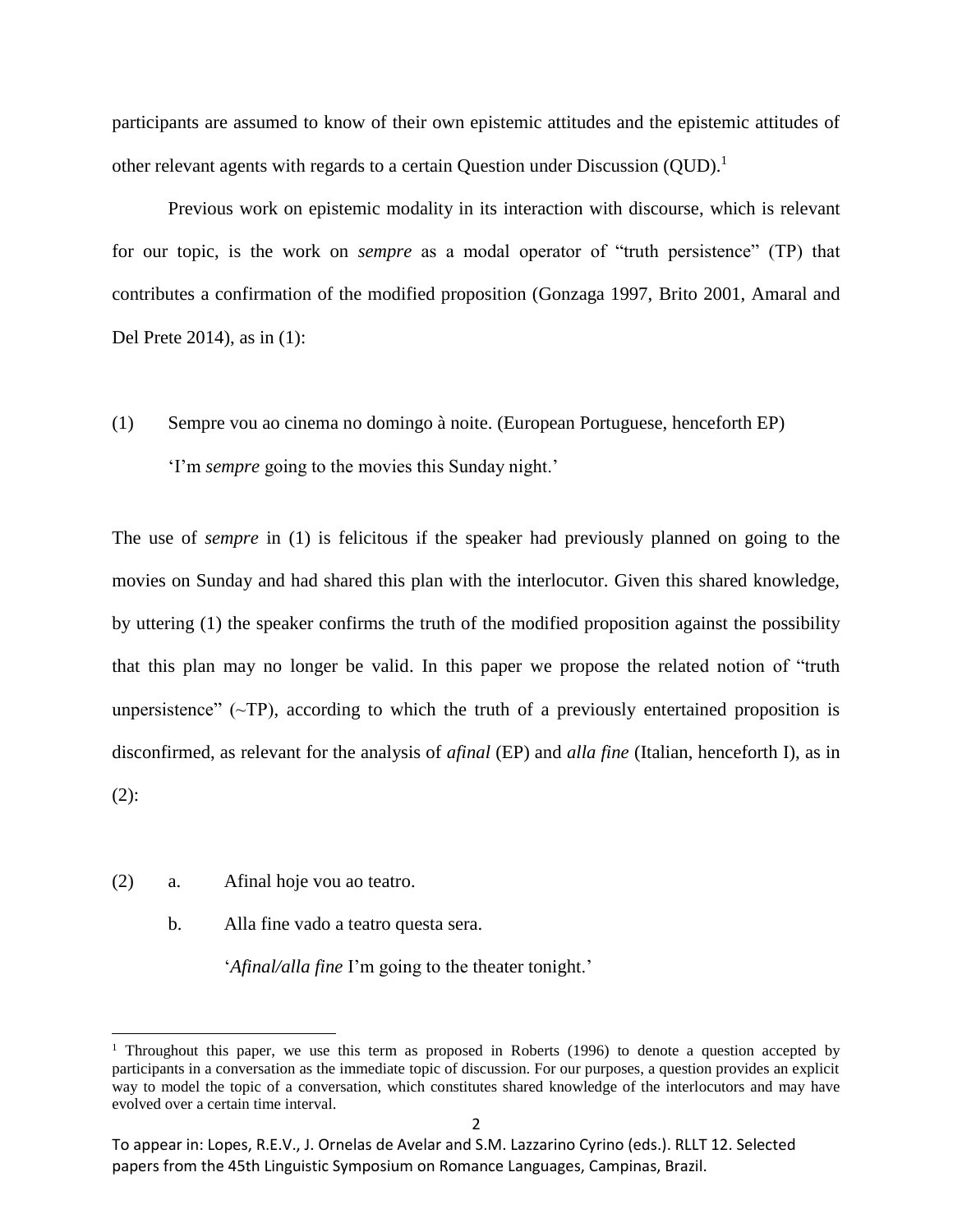The context of (2) is the same as in (1); the QUD "What are you doing on Sunday night?" was believed by the interlocutors to be resolved as "I will go to the movies on Sunday night". However, on Sunday morning the speaker decides that she will go to the theater instead, and by uttering (2) she expresses to the hearer the disconfirmation of her previous plan.<sup>2</sup>  $\sim$ TP is defined as follows:

( $\sim$ TP) The truth of a proposition  $p^*$  fails to persist through a temporal succession of epistemic states, where  $p^*$  is incompatible with the prejacent<sup>3</sup> of *afinal/alla fine*.

We consider that ~TP has a presuppositional component because its definition contains implications that pass the Family of Sentences test (Chierchia and McConnell-Ginet 1990, Tonhauser et al. 2013), as in (3):

- (3) a. Não é verdade que afinal o Micha não é russo. 'It is not true that *afinal* Micha is not Russian.'
	- b. É possível que afinal o Micha não seja russo. 'It is possible that *afinal* Micha is not Russian.'
	- c. Afinal o Micha não é russo?

 $\overline{\phantom{a}}$ 

'*Afinal* is Micha not Russian?'

<sup>2</sup> Both *sempre* and *afinal/alla fine* are propositional operators and as such they take scope over the whole minimal clause in which they occur. Although we leave a syntactic analysis for further work, we hypothesize that from a historical point of view there has been an increase in syntactic and semantic scope from a VP-internal adverbial to a sentence-level operator (for EP, see the syntactic account of the diachrony of *sempre* in Fiéis 2010).

<sup>&</sup>lt;sup>3</sup> By *prejacent* we mean the proposition expressed by the minimal clause in which the particles occur.

To appear in: Lopes, R.E.V., J. Ornelas de Avelar and S.M. Lazzarino Cyrino (eds.). RLLT 12. Selected papers from the 45th Linguistic Symposium on Romance Languages, Campinas, Brazil.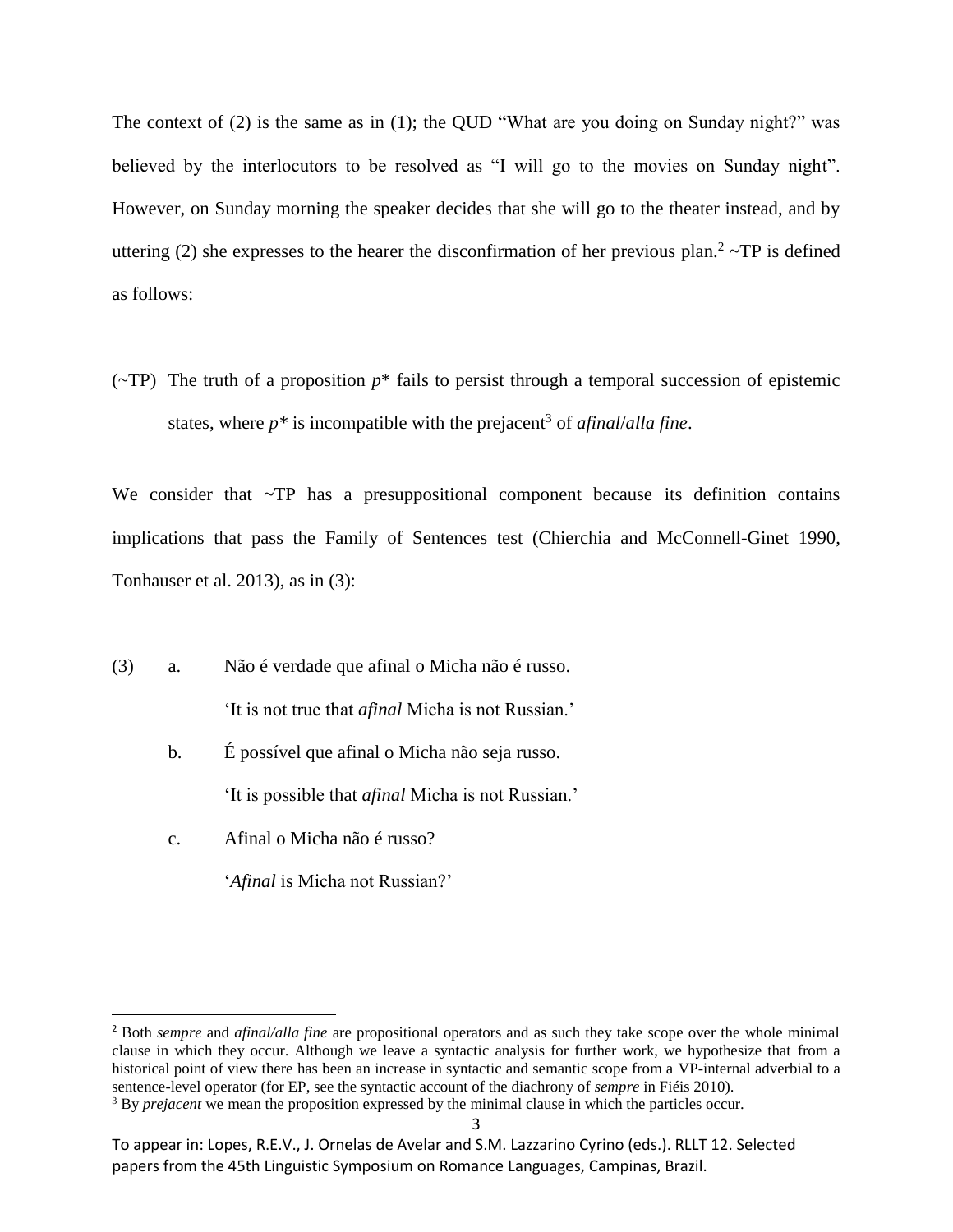In (3a-c), the requirement that the interlocutors share knowledge of the previous belief in the truth of  $p^*$  (where  $p^*$  = that Micha is Russian) survives. This presupposition is a constraint on the contexts of use of the particles: it restricts the felicitous use of *afinal* and *alla fine* by placing conditions both on the beliefs of the interlocutors and on their previous discourse exchanges. 4 Additionally, in some cases it can be accommodated (see Amaral and Del Prete 2016).

In the following, we show that the notion of  $\sim TP$  shows tight connections between modality, evidentiality, and discourse structure. In section 2 we present the empirical data from EP and Italian. First, we present the case of plan-related propositions (section 2.1) and then the case of propositions without plans (section 2.2). In section 2.3 we distinguish the instances of *alla fine* as an epistemic marker (those of interest in this paper) from its uses as a temporal adverbial. Section 3 provides a formal account of the notion of ~TP. Building on the proposed analysis of the particles, in section 4 we show that *afinal* and *alla fine* have an indexical component and allow for perspectival shifts, as can be seen in free indirect discourse. We conclude in section 5.

## **2. Empirical data from European Portuguese and Italian**

#### *2.1 Plan-related propositions*

 $\overline{a}$ 

We start with the case of a sentence by which the speaker communicates to the hearer that a certain *plan*, which she had previously entertained and shared with him, is not valid anymore, as in (2) above. Examples (2a,b) are acceptable only if the following conditions are satisfied:

<sup>&</sup>lt;sup>4</sup> An anonymous reviewer raises the question of whether this requirement should be considered a presupposition or a conventional implicature. Given the tests presented here we have chosen to treat it as a presupposition. We leave a detailed discussion of this question for further work.

To appear in: Lopes, R.E.V., J. Ornelas de Avelar and S.M. Lazzarino Cyrino (eds.). RLLT 12. Selected papers from the 45th Linguistic Symposium on Romance Languages, Campinas, Brazil.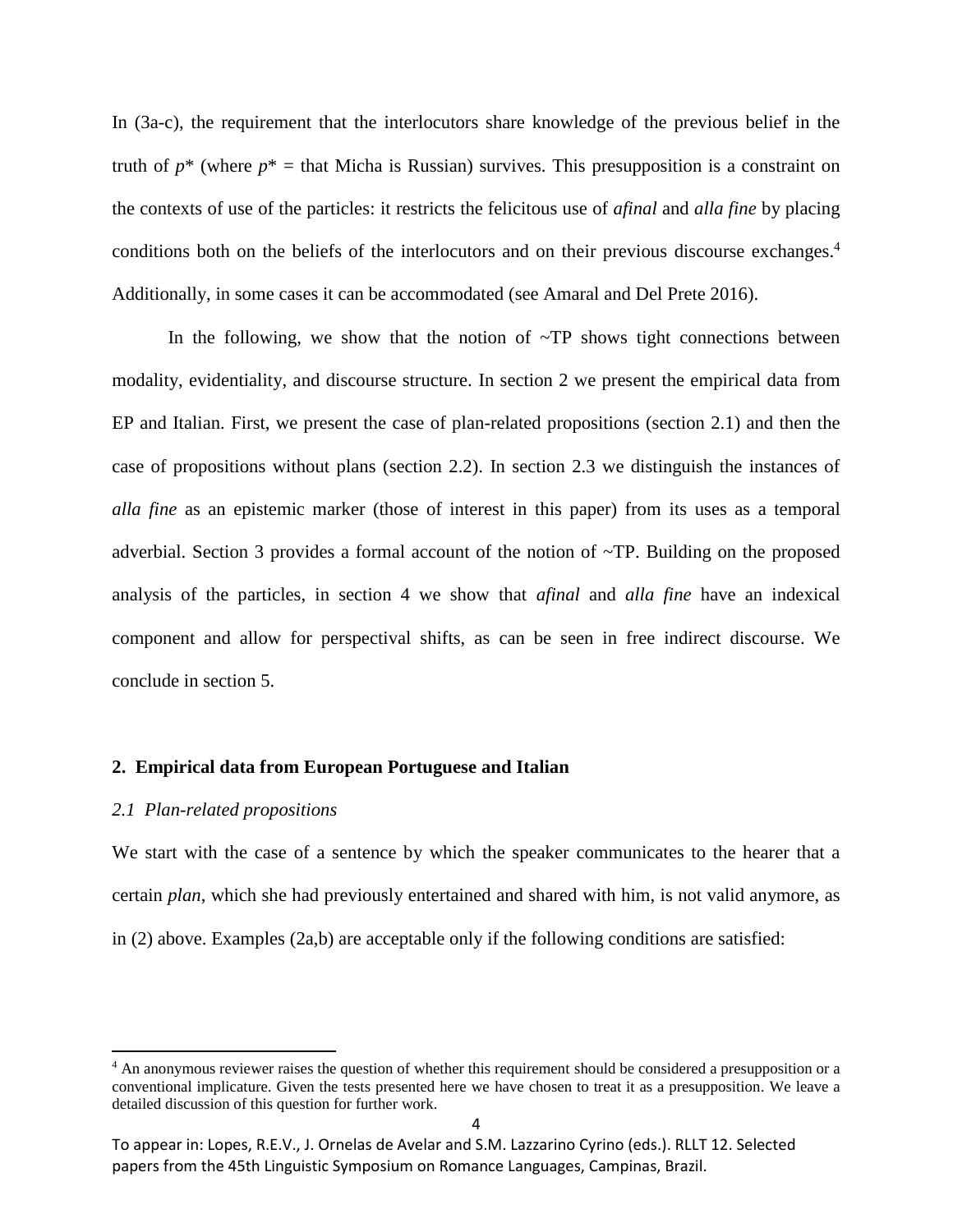- (4) C1. The speaker had planned on going to some place, different from the theater;
	- C2. The speaker shared with the hearer the information that she had planned on going to this other place.

Note that given (4C1), the previously entertained proposition is incompatible with the prejacent proposition, in the sense that the factual realization of one proposition excludes the factual realization of the other (logical incompatibility being one special case of this more general condition). Furthermore, it is a requirement of these particles that the initial plan be shared knowledge of the interlocutors; a sentence containing *afinal* is not felicitous if the speaker has entertained a certain plan but has not shared it with the hearer (however, the same sentence without *afinal* would be felicitous in such a context).

## *2.2 Non plan-related propositions*

The second case is one in which speaker and hearer had first shared the belief that a certain proposition  $p^*$  was true, and now they have changed their epistemic attitude toward  $p^*$  as they have come to believe, on the basis of new evidence, that *p\** is false. An example is (5):

(5) Context: You and I have thus far shared the false belief that our neighbor Micha is Russian, since we have been misled by his name. Today I see his passport and learn that he is actually Ukrainian, so I change my belief about Micha's nationality on the basis of the more reliable source of information. As I change my belief, I can felicitously utter one of (5a,b):

To appear in: Lopes, R.E.V., J. Ornelas de Avelar and S.M. Lazzarino Cyrino (eds.). RLLT 12. Selected papers from the 45th Linguistic Symposium on Romance Languages, Campinas, Brazil.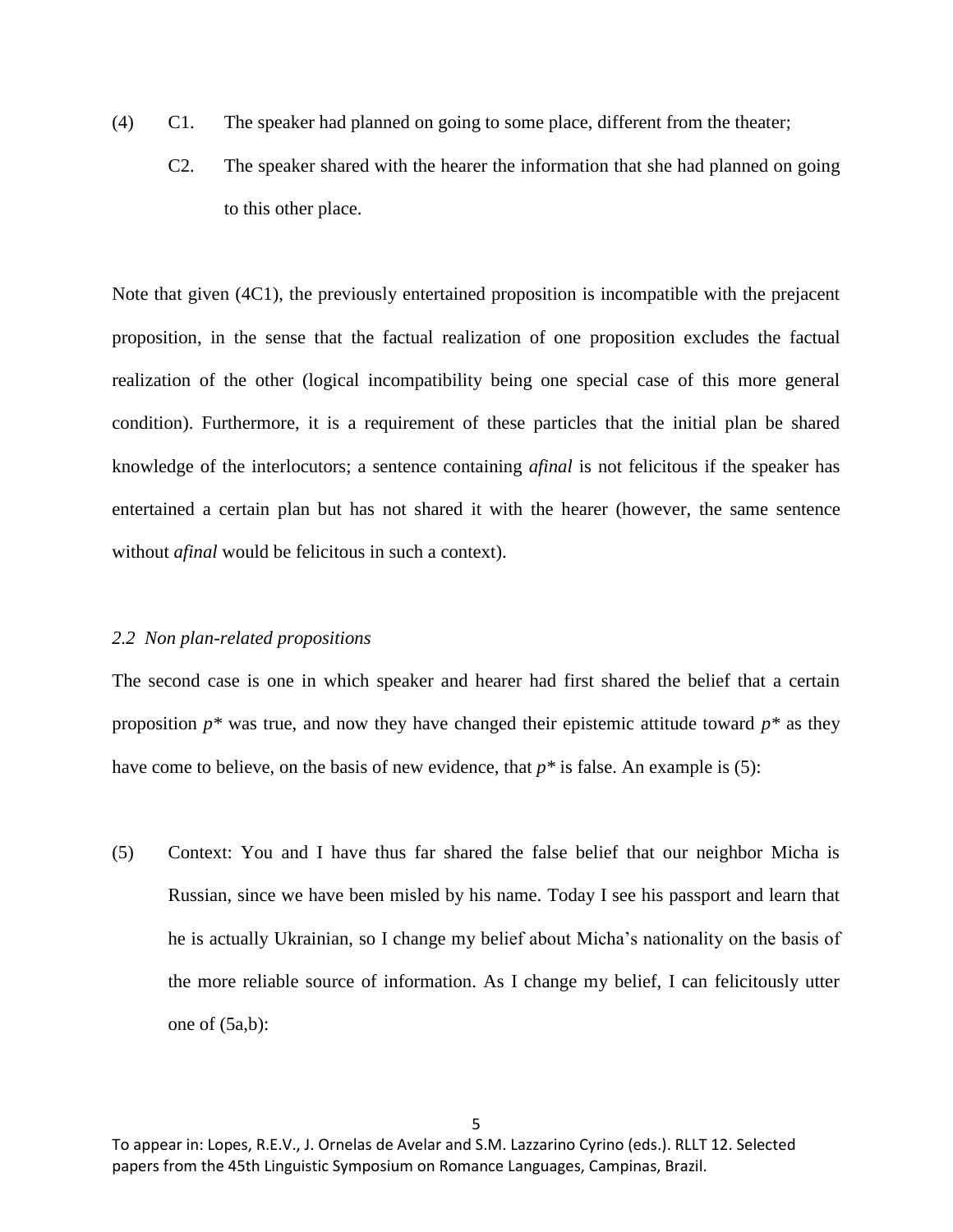- a. Afinal o Micha não é russo, é ucraniano.
- b. Alla fine Micha non è russo, è ucraino.

'*Afinal/Alla fine* Micha is not Russian, he's Ukrainian.'

For (5a,b) to be acceptable, the following conditions must be satisfied:

- (6) C1. The speaker had the belief that a certain proposition *p*\* (*that Micha is Russian*) was true;
	- C2. She shared the belief that  $p^*$  was true with the hearer.

Examples (5a,b) display an evidential flavor; the source of evidence for the truth of the proposition that Micha is Ukrainian is more reliable than the source of the previously believed information. Is this evidential component semantically contributed by *afinal*/*alla fine*, or is it an inference arising from the fact that the speaker has changed his mind, hence implicating that the believe that the evidential flavor is not contributed by the particles; indeed, it is found in (5) but not in (2). This difference is due to the fact that with plan-related prejacents the change affects a type of propositional attitude which is not grounded in evidence in the same way as beliefs are. While the final change of our belief concerning Micha's nationality is triggered by the availability of a better type of evidence, my change of plans from going to the movies to going to the theater is not due to the availability of better (external) evidence but rather from my own will.

To summarize, for an utterance of *afinal*/*alla fine*(*p*) to be felicitous, an appropriate epistemic attitude toward a  $p^*$  incompatible with  $p$ —either a belief that  $p^*$  is the case or an expectation that  $p^*$  will be the case—must have been jointly held by speaker and hearer. This is

To appear in: Lopes, R.E.V., J. Ornelas de Avelar and S.M. Lazzarino Cyrino (eds.). RLLT 12. Selected papers from the 45th Linguistic Symposium on Romance Languages, Campinas, Brazil.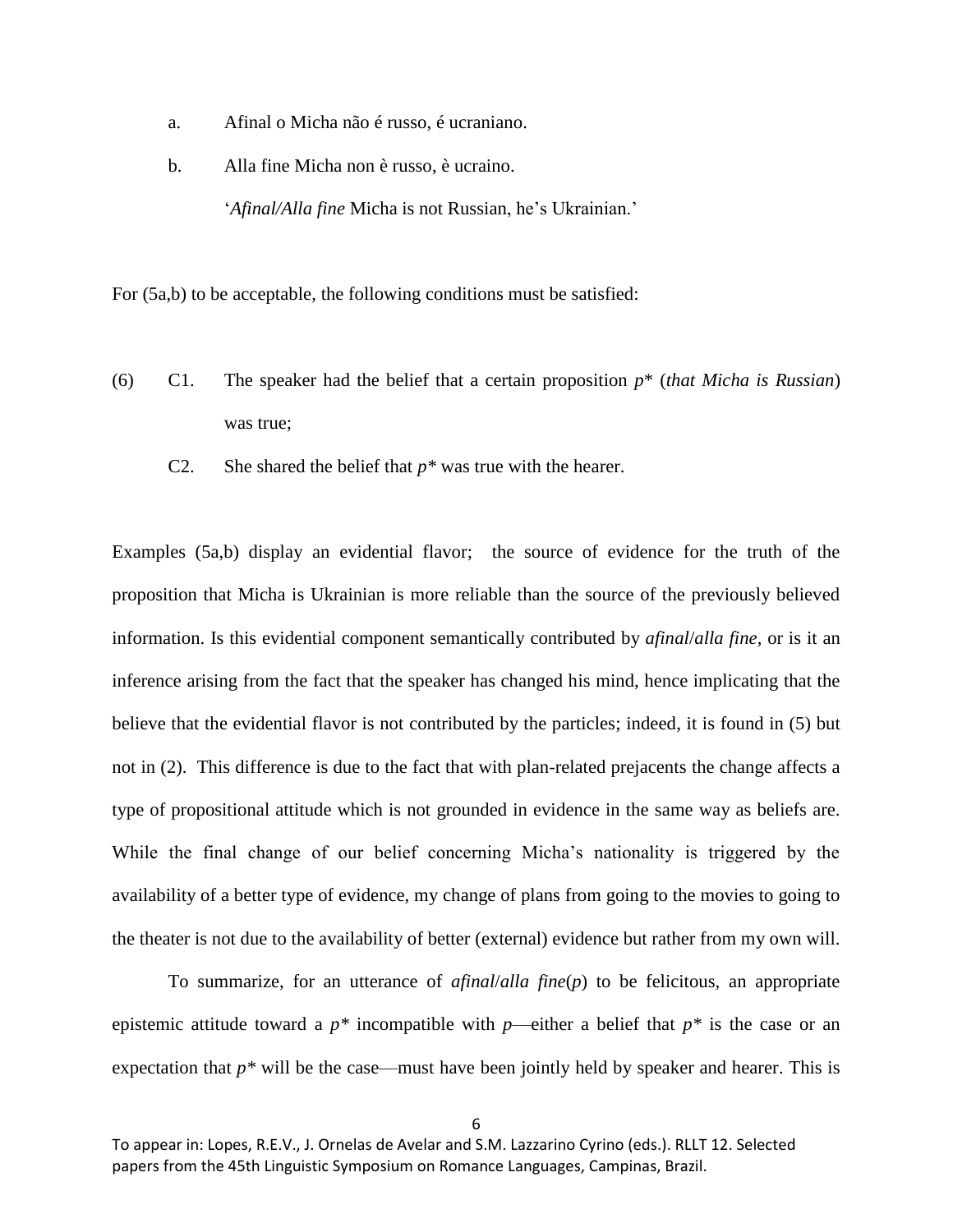represented in Figure 1, in which Ω(*int*(*C*), *t*) is the collective epistemic state of the interlocutors of context *C* at *t*,  $t^* < t_i < t_{end}$  are time points ordered on the time line from earlier to later, inducing a similar order on the corresponding epistemic states, a proposition *p* situated below a time point *t* is part of the corresponding state  $\Omega(int(C), t)$ ,  $\neg p^*$  is a proposition incompatible with  $p^*$  and need not have the form of the logical negation of  $p^*$ .



**Fig. 1** Felicity conditions of *afinal*/*alla fine*(*p\**)

 $\overline{\phantom{a}}$ 

In this section, we have identified two components of ~TP: (i) *Epistemic change*: Sentences containing *afinal* and *alla fine* introduce epistemic change of an agent; (ii) *Presuppositionality*: The use of *afinal* and *alla fine* is presuppositional since it requires that the interlocutors entertain certain beliefs and have shared them in previous discourse exchanges. We have identified two cases that license the use of *afinal* and *alla fine*: plan-related prejacents and non plan-related prejacents.<sup>5</sup> The next section provides several tests establishing a distinction that is relevant in Italian between the use of *alla fine* as a modal operator (as described in the previous sections) and its use as a temporal adverbial.

<sup>5</sup> A more detailed analysis of the possible contexts for *afinal* and *alla fine* is provided in Amaral and Del Prete (2016).

To appear in: Lopes, R.E.V., J. Ornelas de Avelar and S.M. Lazzarino Cyrino (eds.). RLLT 12. Selected papers from the 45th Linguistic Symposium on Romance Languages, Campinas, Brazil.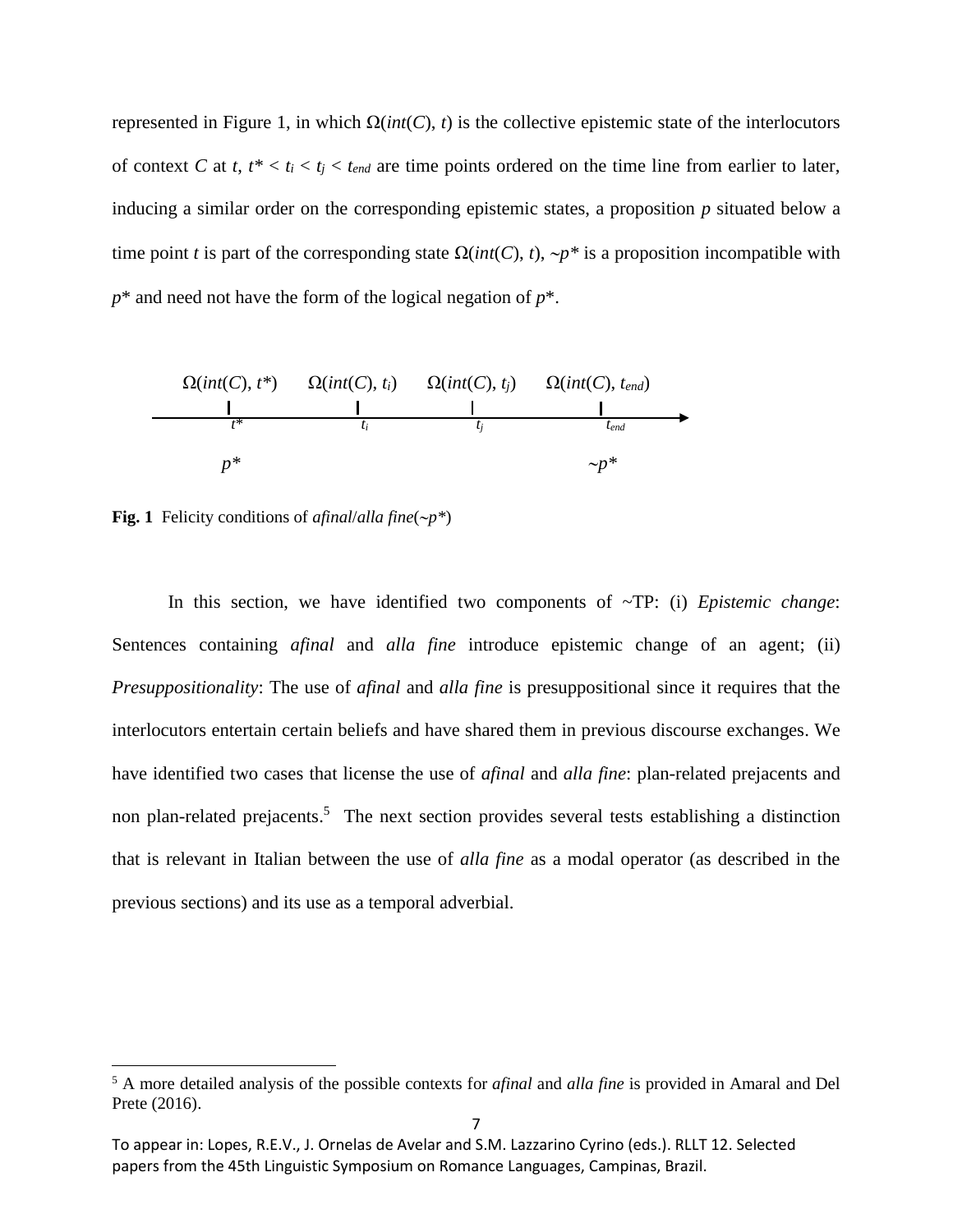#### *2.3 Temporal uses of* alla fine

The value of *alla fine* described in this section is characterized by the presence of a temporal process: a narration of a sequence of events is given in the text and *alla fine* occurs in a sentence at the end of that narration, as in (7):

(7) Nei mesi scorsi i ministri economici hanno dedicato gran parte del loro tempo a disputare sulla utilizzazione e la destinazione di quei 10 - 15 mila miliardi che si prevedeva di risparmiare in corso d'anno in forza dell'andamento dei mercati del petrolio e del dollaro. Da un lato, chi li voleva tutti trasferiti a vantaggio dei consumatori e delle imprese. Dal lato opposto, chi li voleva requisire a favore del contenimento del disavanzo pubblico. In mezzo, chi era per una soluzione mista. Alla fine non si è giunti a nessuna decisione strategica.<sup>6</sup>

'In the last months the ministers of economy have devoted a large part of their time to debate the use and destination of those 10 - 15 thousand billions that were predicted to be saved during the year as a consequence of the trend in the oil and dollar markets. On the one hand, some wanted to use them all in the interest of customers and companies. On the other hand, others wanted to use them to reduce the public debt. In the middle, yet others were for a mixed solution. *Alla fine* no strategic decision was reached.'

In (7) *alla fine* is a temporal adverbial, not a modal operator. Although one may argue that this example invites an inference that a certain proposition should be true (i.e., the proposition that a decision would be reached by the ministers of economy), this implication is contextually

 $\overline{a}$ 

<sup>6</sup> From the newspaper corpus *La Repubblica* (Baroni et al. 2004).

To appear in: Lopes, R.E.V., J. Ornelas de Avelar and S.M. Lazzarino Cyrino (eds.). RLLT 12. Selected papers from the 45th Linguistic Symposium on Romance Languages, Campinas, Brazil.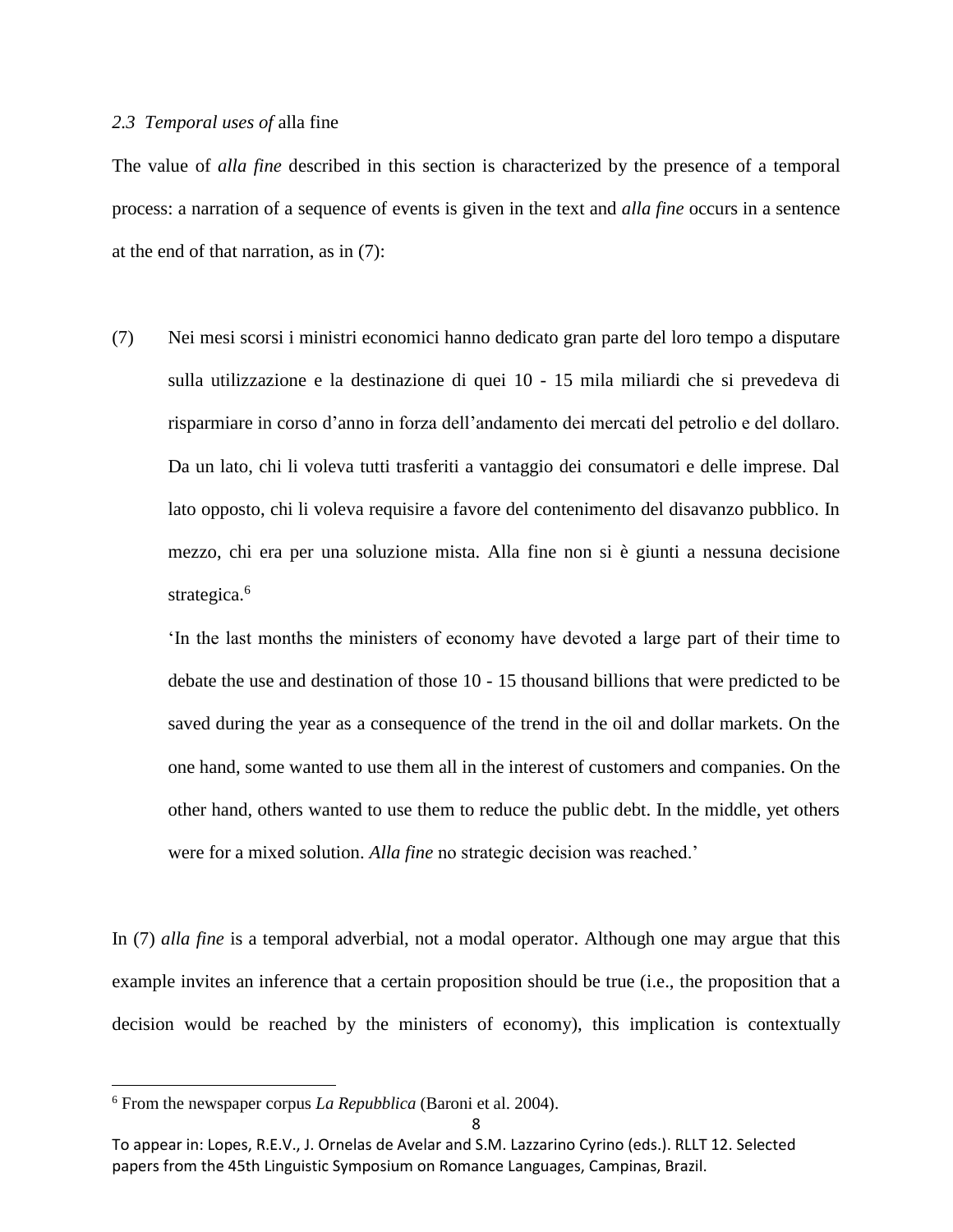generated. In fact, the properties of *alla fine* in (7) are different from those of a modal operator, as shown by morphosyntactic tests:

- (i) Temporal *alla fine* can take an overt PP complement, e.g. in (7) we may add *alla fine della riunione* 'at the end of the meeting';
- (ii) With or without a PP complement, temporal *alla fine* may be used as a stand-alone answer to a *when*-question, as in (8a);
- (iii) Temporal *alla fine* can be clefted, as in (8b);
- (iv) Temporal *alla fine* may be modified by focus adverbs like *solo* 'only' and *quasi* 'almost', as in (9).

These tests are exemplified in (8a,b) and (9):

(8) Context-sentence: Maria e Gianni sono partiti per un lungo viaggio. Alla fine si ritroveranno in Cina.

'Maria and Gianni left for a long journey. At the end they'll find themselves in China.'

a. Q: Quando si ritroveranno in Cina?

'When will they find themselves in China?'

A: Alla fine (del loro viaggio).

'At the end (of their journey).'

b. È alla fine (del loro viaggio) che si ritroveranno in Cina.

'It's at the end (of their journey) that they'll find themselves in China.'

To appear in: Lopes, R.E.V., J. Ornelas de Avelar and S.M. Lazzarino Cyrino (eds.). RLLT 12. Selected papers from the 45th Linguistic Symposium on Romance Languages, Campinas, Brazil.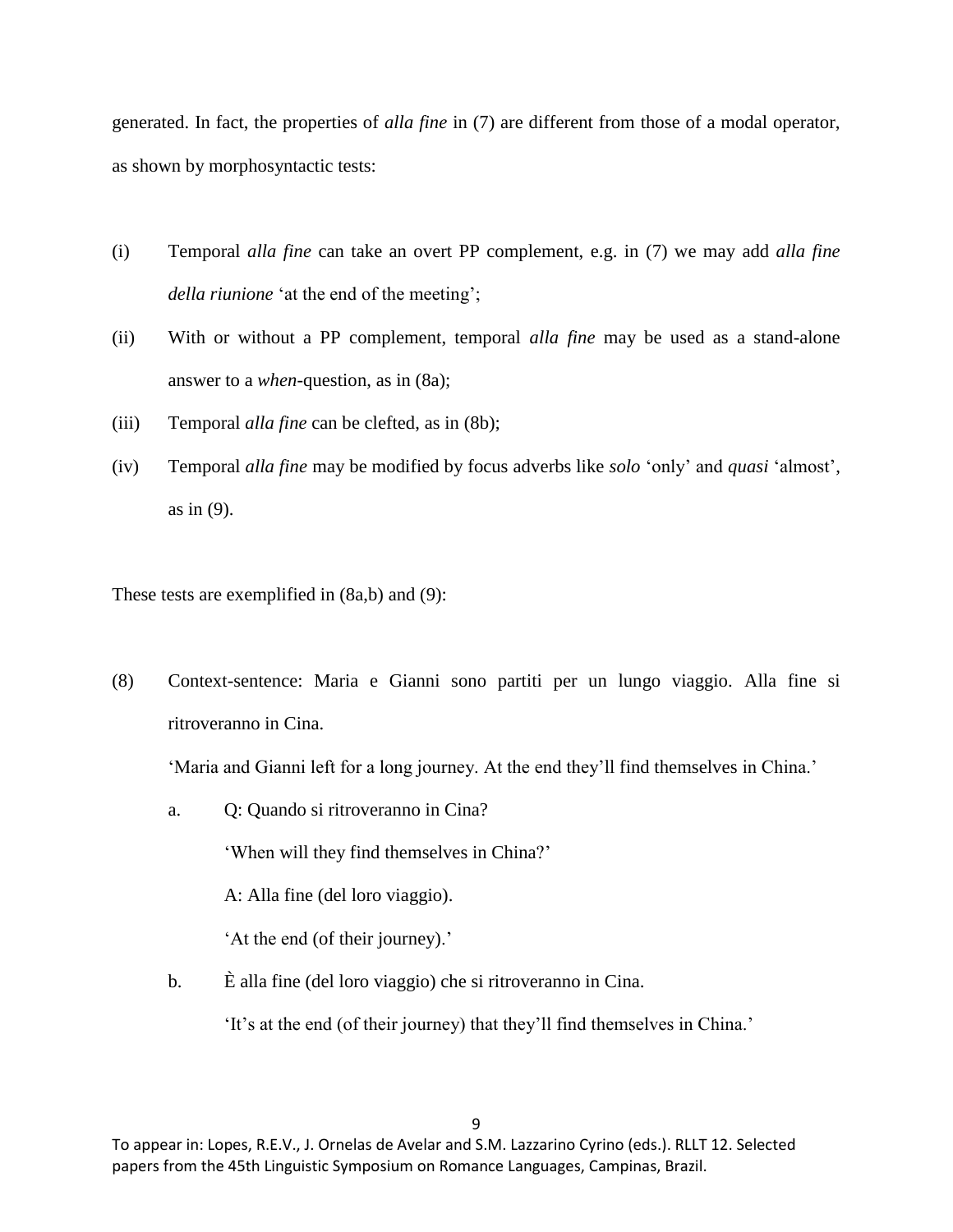(9) Si ritroveranno in Cina solo/quasi alla fine (del loro viaggio).

'They'll find themselves in China only/almost at the end (of their journey).'

The use of *alla fine* identified in this section should be kept distinct from the modal operator of ~TP. In this respect, EP and Italian behave differently; this temporal *alla fine* is not translatable as EP *afinal*, but rather as the adverbials *no fim* or *no final* 'at the end', which also display the morphosyntactic properties just described (see Lopes  $2011$ ).<sup>7</sup>

### **3. Analysis of the data**

 $\overline{\phantom{a}}$ 

We assume a model structure  $M = \langle \{ \Gamma_i \}_{i \in \mathbb{N}}, T \rangle \leq_T, W \rangle, \{ \Omega_{\langle \Gamma, t, w \rangle} \}_{\Gamma \in \{ \Gamma_i \}, t \in T, w \in \mathbb{W}}, \{ P_{\langle \Gamma, t, w \rangle} \}_{\Gamma \in \{ \Gamma_i \}, t \in T} \rangle$  $t \in T$ ,  $w \in W$ , defined as follows:

- (a)  ${i\in\{i\}}$  is a family of sets  $\Gamma_i$  of epistemic agents;
- (b) T is a non-empty set, the set of times;
- (c)  $\leq_T$ , is a linear order on T, the relation of succession between times;
- (d) W is a non-empty set, the set of possible situations, which includes possible worlds (i.e., maximal situations);
- (e)  $\{\Omega_{\leq \Gamma, t, w\geq 0}\}\)$  is a family of sets  $\Omega_{\leq \Gamma, t, w>0} \in \mathcal{P}(W)$  such that  $\Gamma \in {\Gamma_i}, t \in \Gamma, w \in W$  and the  $w' \in \Omega_{\leq T, t, w>}$  are the worlds compatible with the propositions that the epistemic agents in  $\Gamma$  jointly accept as true at time *t* in world *w*—we call  $\Omega_{\leq \Gamma, t, w>}$  the *collective epistemic state* of the set of agents  $\Gamma$  at time *t* in world *w*;

<sup>7</sup> EP *afinal* only has a modal meaning and, in this respect, it is different from Italian *alla fine*. An analysis of etymologically related adverbs, such as EP *no fim*, *no final* or *finalmente*, is left for further research.

To appear in: Lopes, R.E.V., J. Ornelas de Avelar and S.M. Lazzarino Cyrino (eds.). RLLT 12. Selected papers from the 45th Linguistic Symposium on Romance Languages, Campinas, Brazil.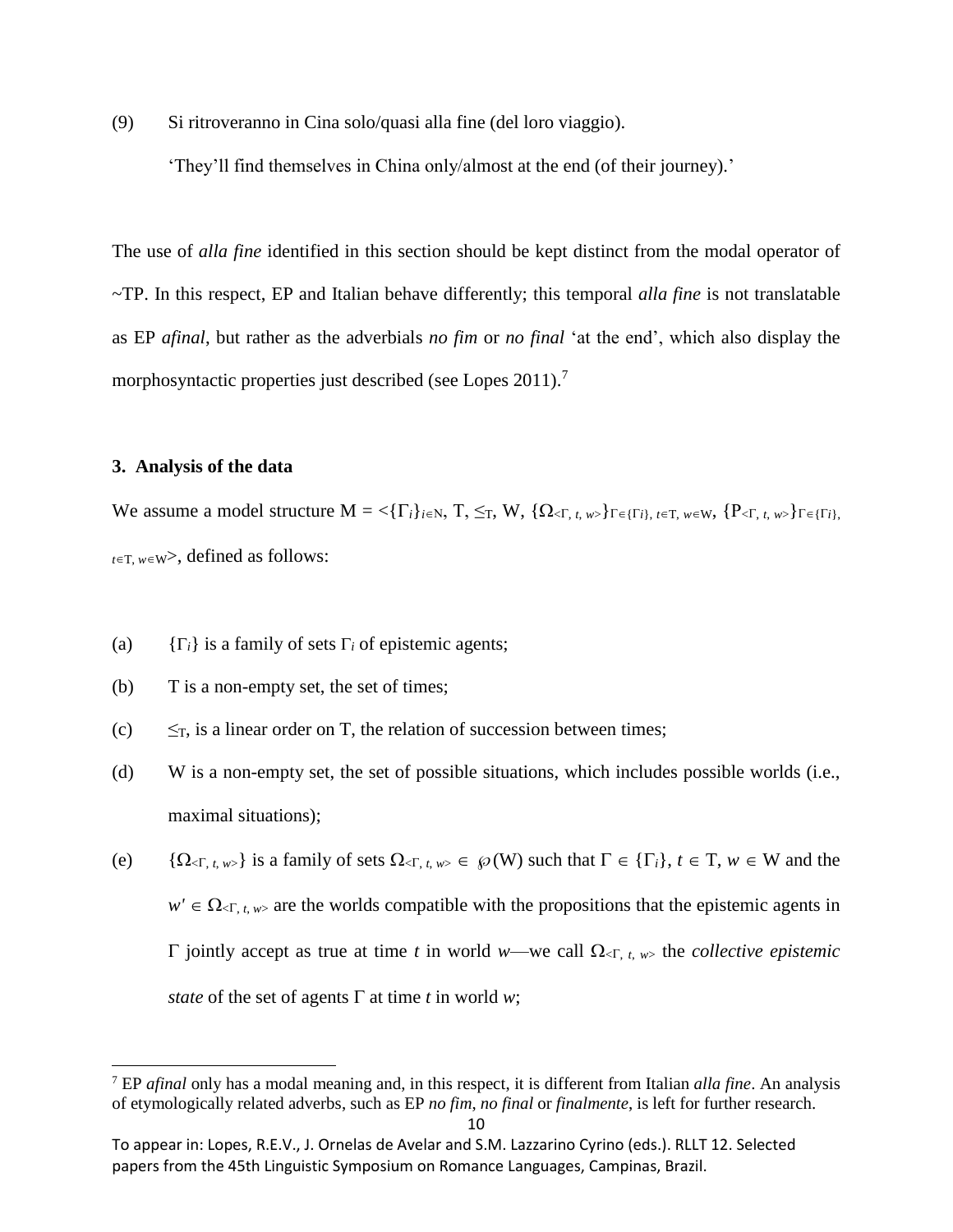(f)  $\{P_{\leq T, t, w>\}}\$  is a family of partial relations  $P_{\leq T, t, w>}$  over possible worlds, such that  $\Gamma \in \{\Gamma_i\},\$  $t \in T$ ,  $w \in W$  and the domain over which  $P_{\leq T, t, w>}$  is defined is the collective epistemic state  $\Omega_{\leq T, t, w}$ ;  $P_{\leq T, t, w>}$  is a partial order over  $\Omega_{\leq T, t, w>}$  such that  $P_{\leq T, t, w>}$  ( $w_2, w_3$ ) if and only if  $w_2$  is more likely than  $w_3$  for  $\Gamma$  at *t* in  $w$ .

We assume that the denotation function  $\llbracket \cdot \rrbracket$  is relativized to a context of utterance *C*—with specified features such as the interlocutors of *C*,  $int(C)$ , and the speaker of *C*,  $sp(C)$ , a time interval T\* (the interval during which that temporal succession of epistemic states obtains which is relevant for the interpretation of *afinal/alla fine*), and a world of evaluation *w*0. A formula  $K_{\Gamma}(p)$  means that every agent in  $\Gamma$  knows the proposition p. With these ingredients in place, we propose the following lexical entry for *afinal*/*alla fine*:

(10) [[ afinal/alla fine ]]
$$
\int_{0}^{C} T^{*}, w_0
$$
 =  $\lambda p$ :  
\n
$$
\exists p^* \exists \Gamma^* \exists t_1 \in T^* \left[ t_1 \leq_T END(T^*) \wedge K_{int(C)}(\Omega_{\leq T^*, t_1, w_0, \leq p^*)} \right]
$$
\n
$$
\wedge p^* \cap p = \emptyset \text{ (presupposition)}
$$
\n
$$
p(w_0) = 1 \wedge \forall w_3 \left[ [w_3 \in \Omega_{\leq sp(C), END(T^*), w_0, \wedge \neg \exists w_2 [w_2 \in \Omega_{\leq sp(C), END(T^*), w_0, \wedge P_{\leq sp(C), END(T^*), w_0, \vee w_2, w_3}]] \right] \rightarrow p(w_3) = 1 \text{ (assertion)}
$$

According to (10), relative to a context *C*, time interval T\*, and world of evaluation *w*0, *afinal* denotes a partial function *f* from propositions to truth values such that:

To appear in: Lopes, R.E.V., J. Ornelas de Avelar and S.M. Lazzarino Cyrino (eds.). RLLT 12. Selected papers from the 45th Linguistic Symposium on Romance Languages, Campinas, Brazil.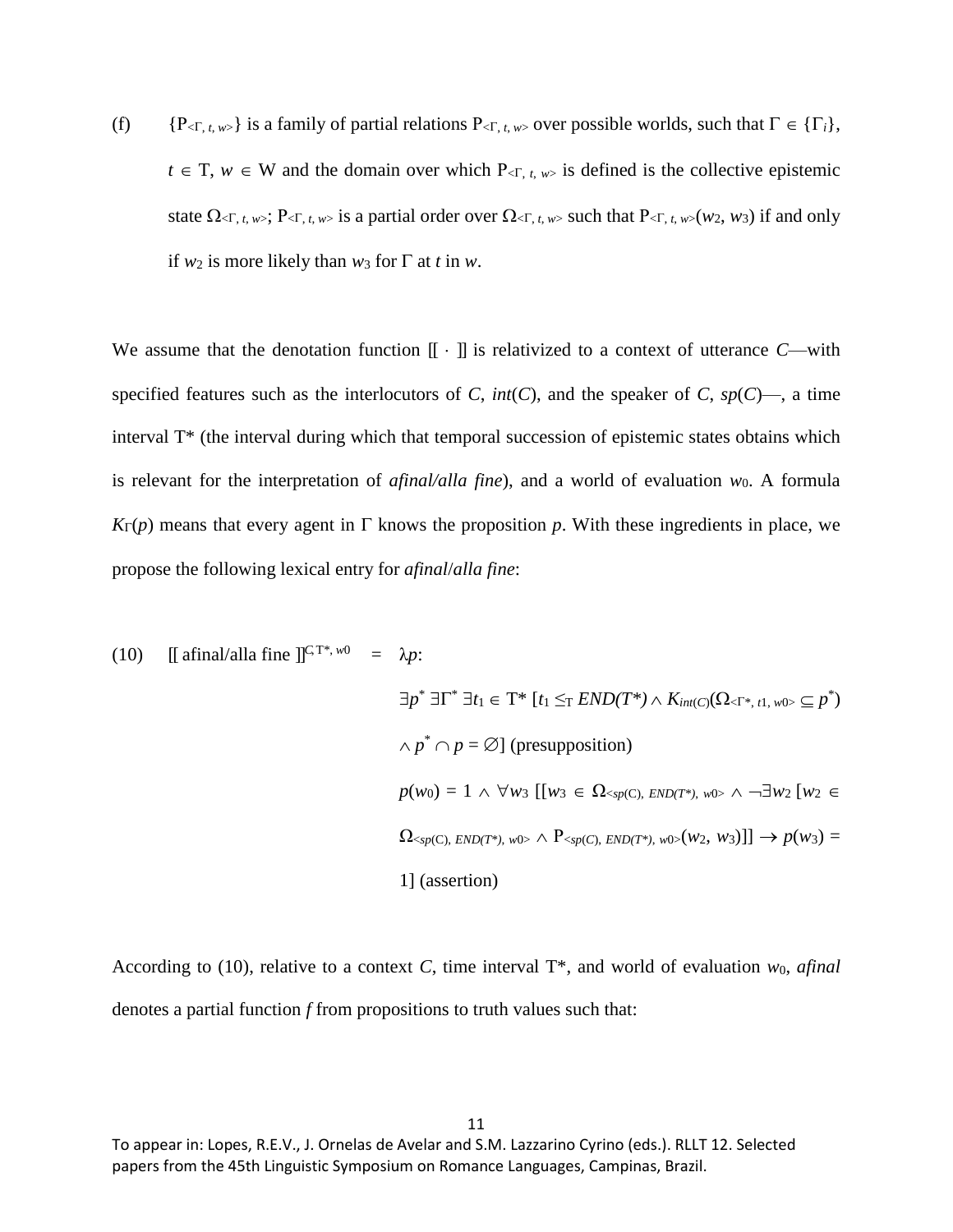- (a)  $f(p)$  is defined only if p is incompatible with a proposition  $p^*$  which the interlocutors of C know to have been the object of the belief or expectation of the epistemic agents in a set  $\Gamma^*$  at a time  $t_1 \in \Gamma^*$  such that  $t_1$  is before the endpoint of  $\Gamma^*$ ;
- (b) whenever defined,  $f(p)$  is true if p is true at the world of evaluation  $w_0$  and at all best epistemic worlds accessible for the speaker of *C* at the endpoint of T\* in the world of evaluation  $w_0$ .

The analysis proposed can be summarized as follows: (i) *Afinal* and *alla fine* have a modal meaning with respect to both their asserted and their presupposed meaning; (ii) the notion of epistemic change relies on the assumption that propositions are evaluated with respect to specific times and epistemic agents; (iii) incompatibility does not have to be understood as logical incompatibility between the prejacent and  $p^*$  but in the sense that the factual realization of one proposition excludes the factual realization of the other.

Under our analysis, the parameters of evaluation include the speaker, the time interval T\*, and *w*<sup>0</sup> (i.e. the asserted component refers to the epistemic state of the speaker in world *w*<sup>0</sup> at the time  $END(T^*)$ ). Note that the evaluation parameter  $T^*$  is closely connected to discourse structure, since the temporal sequence anchors the epistemic states that pertain to a certain QUD; participants in a conversation keep track of the propositions to whose truth the other participants commit until the QUD is resolved. This aspect of the interpretation of *afinal* and *alla fine* is particularly relevant to understand the data discussed in the next section.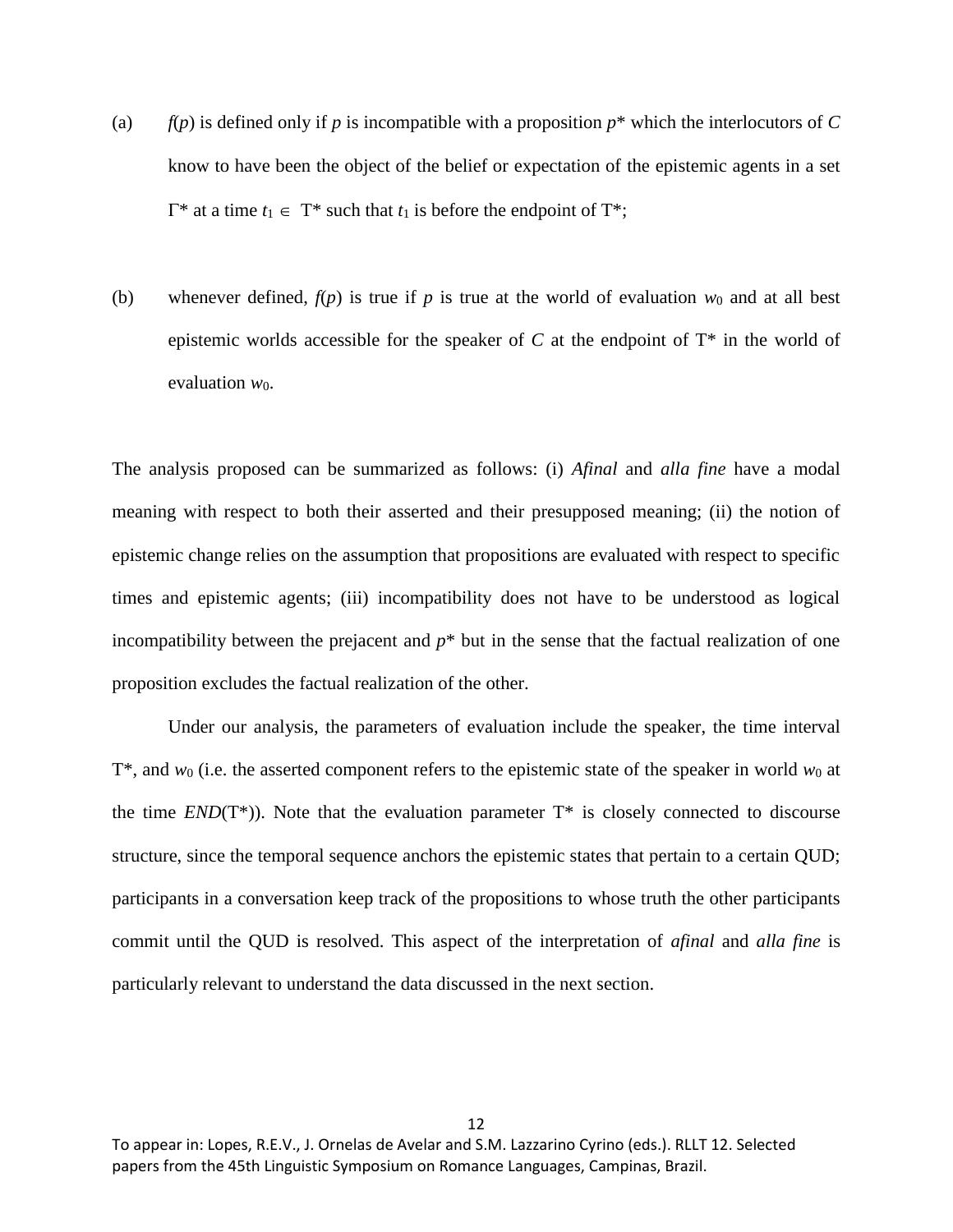## **4. Perspectival shifts**

We have assumed that, in order to evaluate an assertion of the form *alla fine*(*p*), one needs to have access to a temporal succession of epistemic states, hence to a temporal interval  $T^*$ anchoring those states, and to consider the epistemic state of the speaker in the world of the utterance at the final time of T\*. Crucially, however, the speaker may have access to a temporal succession of epistemic states without having entertained any thoughts about the prejacent *p* at the time in question; in fact, the speaker may not even have existed at that time. We find examples of this type when we have a perspectival shift: the point of view of the speaker matches the point of view of another epistemic agent who concluded the debate that is relevant for the interpretation of *afinal/alla fine*. In literary texts this mechanism is known as "free indirect discourse". One may also find instances of it in non-literary texts as (11) from Italian:

(11) Nel IV secolo a.C., Aristotele credeva che la Terra fosse ferma al centro dell'universo. Alla fine non era ferma: nel XVII secolo Galileo dimostrò che essa gravita intorno al Sole.

'In the fourth century BC Aristotle believed that the Earth was stationary at the center of the universe. *Alla fine* it was not stationary: Galileo proved in the seventeenth century that it gravitates around the Sun.'

The interpretation of (11) involves a past interval  $T^*$ , which spans from the time  $t_1$  in the fourth century BC at which Aristotle formed his (false) belief that the Earth was still at the center of the universe to the time  $t_2$  in the seventeenth century at which Galileo formed his (true) belief that the Earth gravitates around the Sun. It would be perfectly felicitous for anyone at present to utter

To appear in: Lopes, R.E.V., J. Ornelas de Avelar and S.M. Lazzarino Cyrino (eds.). RLLT 12. Selected papers from the 45th Linguistic Symposium on Romance Languages, Campinas, Brazil.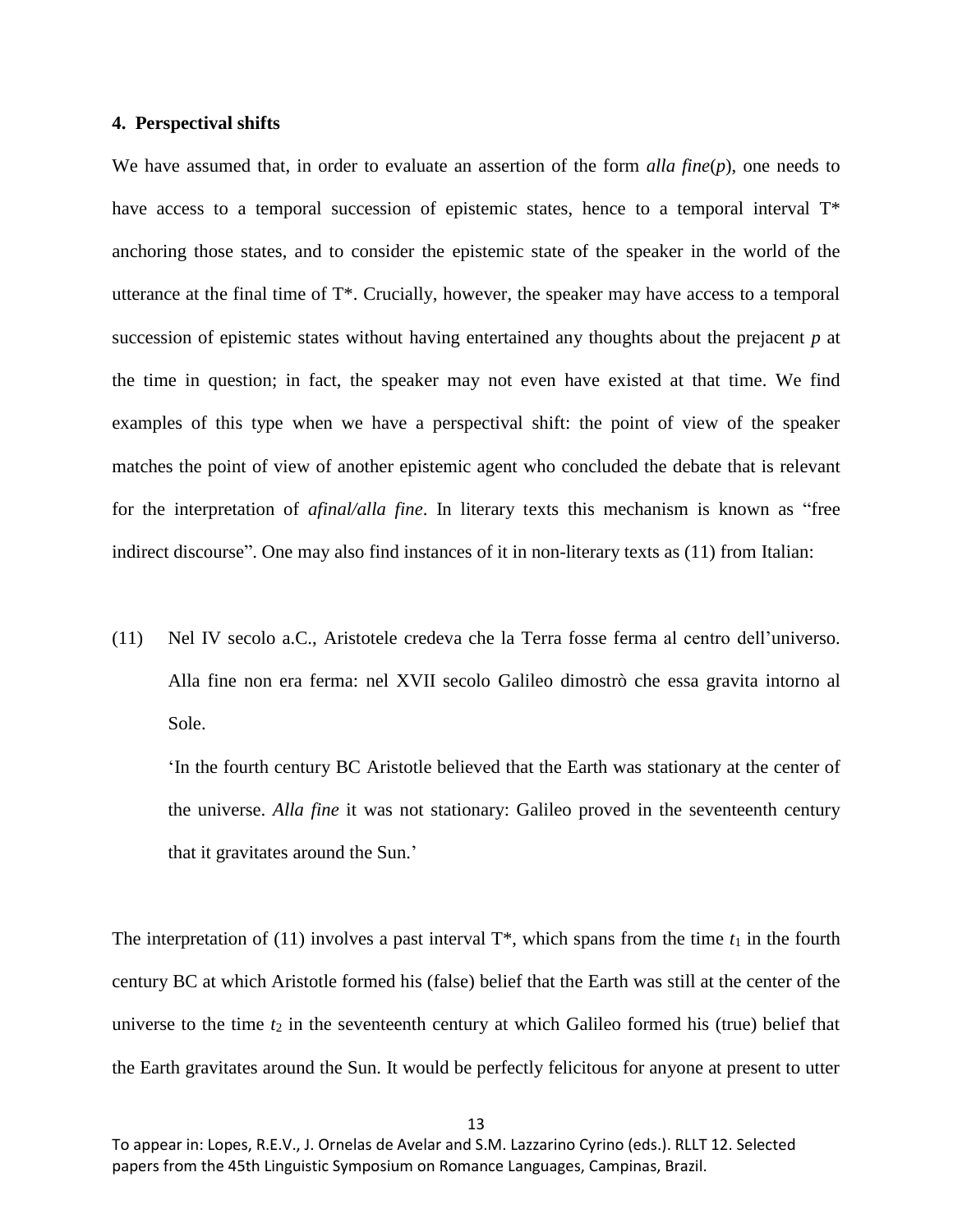(11), in spite of the fact that the current speaker did not exist (hence, could not entertain any beliefs) at  $t_2$ . In this case,  $t_2$  coincides with the endpoint of  $T^*$ ; the interval  $T^*$  includes those times that were relevant for the resolution of the QUD "What is the position of the Earth in the universe?". The point of view of the speaker in (11) shifts to the point of view of Galileo—the epistemic agent who concluded that debate—given that Galileo's perspective regarding the Earth's position in the universe has not been questioned since. Although the speaker of  $(11)$ , S<sub>0</sub>, did not exist at  $t_2$ , (11) requires that the epistemic state of  $S_0$  at the time of utterance  $t_0$  match the epistemic state of Galileo at  $t_2$  in the relevant respect:  $S_0$  has to believe at  $t_0$ , as Galileo did believe at *t*2, that the Earth is not stationary at the center of the universe. Accordingly, (12) would be incoherent:

(12) Nel IV secolo a.C., Aristotele credeva che la Terra fosse ferma al centro dell'universo. Alla fine non era ferma: nel XVII secolo Galileo dimostrò che essa gravita intorno al Sole. #Ma io penso che avesse ragione Aristotele.

'In the fourth century BC, Aristotle believed that the Earth was still at the center of the universe. *Alla fine* it was not stationary: Galileo proved in the seventeenth century that it gravitates around the Sun. #But I think that Aristotle was right.'

The same holds, *mutatis mutandis*, for example (13) from EP:

(13) Wayne fica desbaratinado quando sabe que Tick afinal não é seu filho.<sup>8</sup> 'Wayne loses it when he finds out that Tick *afinal* is not his son.'

 $\overline{\phantom{a}}$ 

<sup>8</sup> From the corpus CETEMPúblico, *par=ext8453-soc-91b-1*.

To appear in: Lopes, R.E.V., J. Ornelas de Avelar and S.M. Lazzarino Cyrino (eds.). RLLT 12. Selected papers from the 45th Linguistic Symposium on Romance Languages, Campinas, Brazil.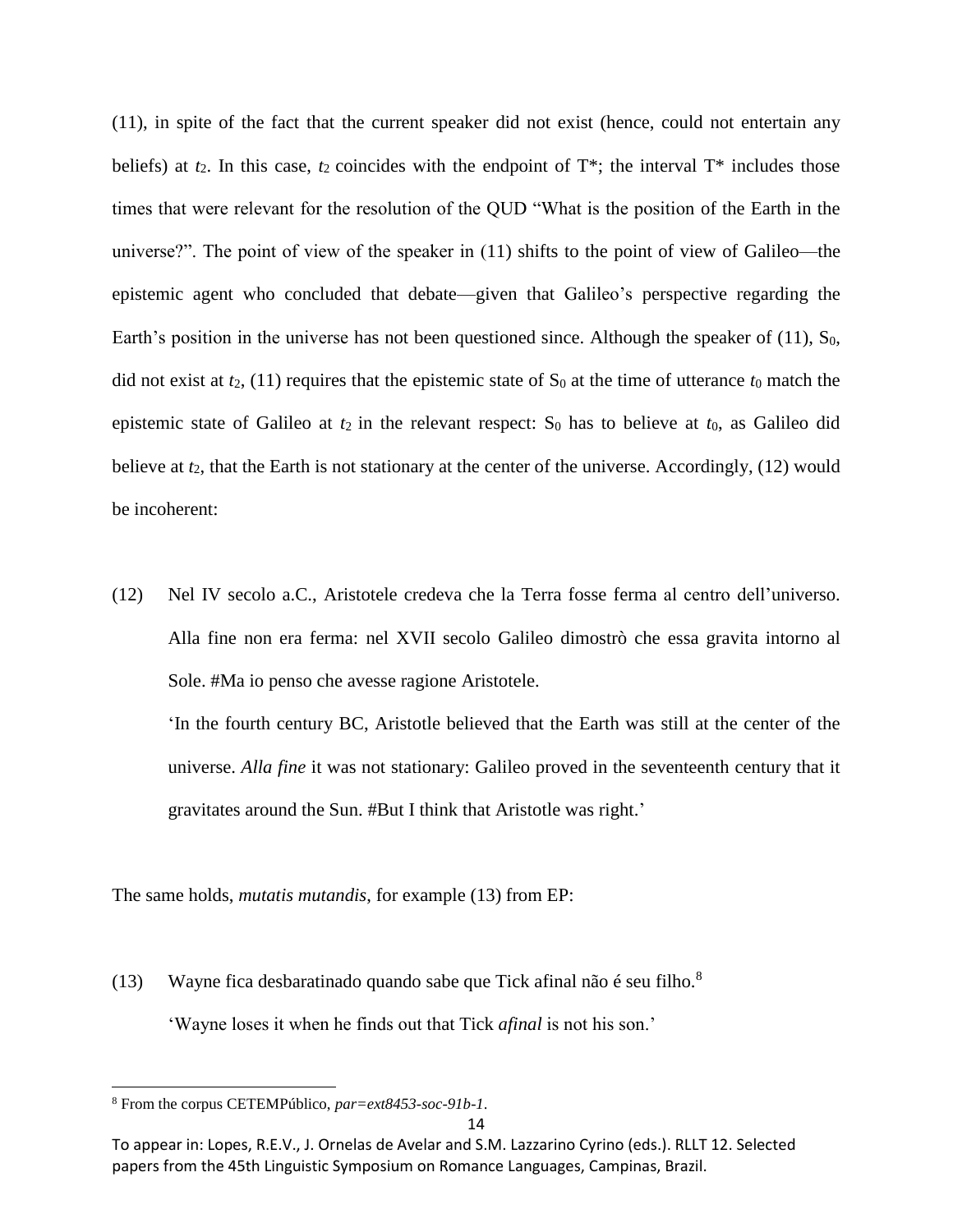The epistemic state of the speaker of  $(13)$  at the time of utterance  $t_0$  matches that of Wayne's at the relevant time in the past with respect to the prejacent proposition. Accordingly, it would be incoherent to continue (13) by adding "Mas eu acredito que o Tick na verdade é filho de Wayne" 'But I believe that Tick is actually Wayne's son'. An important feature of (13), in common with (11), is that it involves a perspectival shift from the author of the text to some other agent mentioned in the discourse: (13) too is an instance of free indirect discourse. This has an important consequence: although Wayne is not the author of the text—thus not one of the interlocutors involved in the utterance of (13)—still the relevant perspective for the sentence evaluation is Wayne's, as if he were the speaker uttering the words *afinal não é meu filho*. These examples show that, although in the default cases *alla fine* and *afinal* are anchored to the speaker, they allow for perspectival shifts.

This property once again connects *afinal* and *alla fine* with epistemic modality. Epistemic modals are generally anchored to the speaker, i.e. it is the speaker's mental state in general that matters to determine the set of worlds on which the modal quantifies. However, epistemic modals can undergo perspectival shift, as in (14):

(14) That guy had to be John, thought Mary.

Here, it is Mary's mental state that matters for the interpretation of the modal of necessity. But if we remove "thought Mary" and consider the sentence in isolation, it is our present mental state that matters, i.e. the epistemic agent relevant for the modal interpretation is assumed to be the speaker of the utterance. The connection to epistemic modality is thus as follows: as epistemic modals are anchored to the speech situation (to the epistemic state of the conversational

To appear in: Lopes, R.E.V., J. Ornelas de Avelar and S.M. Lazzarino Cyrino (eds.). RLLT 12. Selected papers from the 45th Linguistic Symposium on Romance Languages, Campinas, Brazil.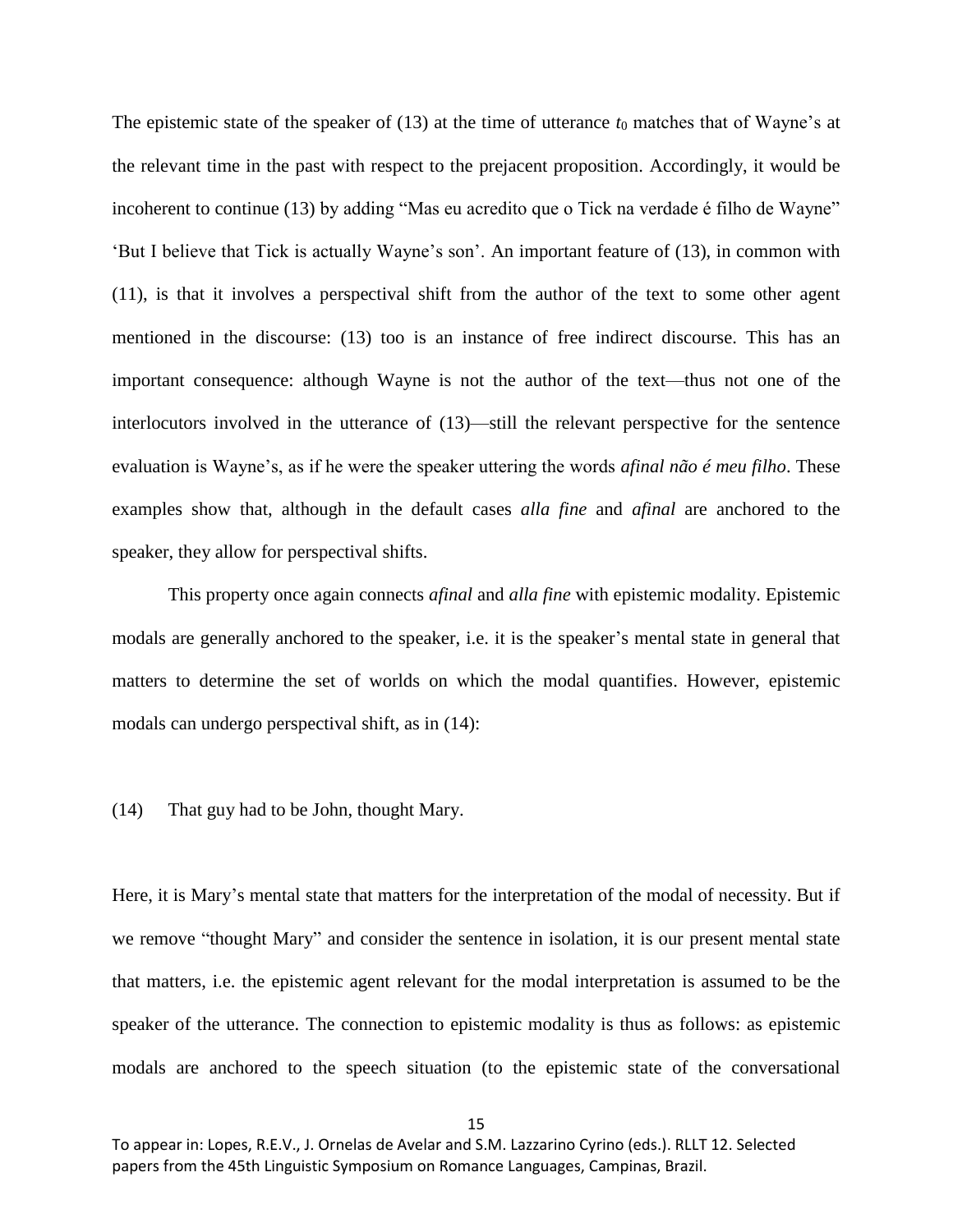participants), similarly *alla fine* and *afinal* prefer to be anchored to the epistemic state of the speaker, though both allow for perspectival shifts. In this respect, epistemic modals as well as *afinal* and *alla fine* behave like indexicals, in the sense that they depend on a certain perspective. In the absence of further information, the relevant perspective will be the speaker's, but in the presence of certain contextual cues this perspective can be shifted to another epistemic agent. This property also connects *afinal* and *alla fine* with certain types of use-conditional items (Gutzmann  $2013$ )<sup>9</sup> that depend on the evaluation of some epistemic agent, e.g. the epithet *bastard*, which allow for perspectival shifts given the appropriate contextual conditions (Amaral et al. 2007). Both epithets and *afinal/alla fine* can shift perspective in the same context, as in  $(15)$ :

(15) [Context: Pedro and Ana have prepared a dinner for several friends and one of them, Tiago, told them he will show up earlier to help. Pedro really likes his friend Tiago, while Ana is skeptical regarding Tiago's reliability. In the end Tiago doesn't show up at all for the dinner.]

O Pedro e a Ana ficaram muito contentes com o jantar, os amigos adoraram a comida. Afinal o palerma do Tiago nem apareceu, pensou a Ana.

'Pedro and Ana were very happy with the dinner and their friends loved the food. *Afinal*  that idiot Tiago didn't even show up, thought Ana.'

In (15) the first sentence reports the point of view of Pedro and Ana but in the second sentence we have only Ana's perspective. Both the epistemic particle and the epithet are anchored to the

l

<sup>9</sup> Given the analysis proposed here, one could claim that *afinal* and *alla fine* are use-conditional items in the sense of Gutzmann (2013), since one component of their meaning places constraints on the contexts in which they can be felicitously used. In this respect, they have a multidimensional meaning. We leave this connection to further research.

To appear in: Lopes, R.E.V., J. Ornelas de Avelar and S.M. Lazzarino Cyrino (eds.). RLLT 12. Selected papers from the 45th Linguistic Symposium on Romance Languages, Campinas, Brazil.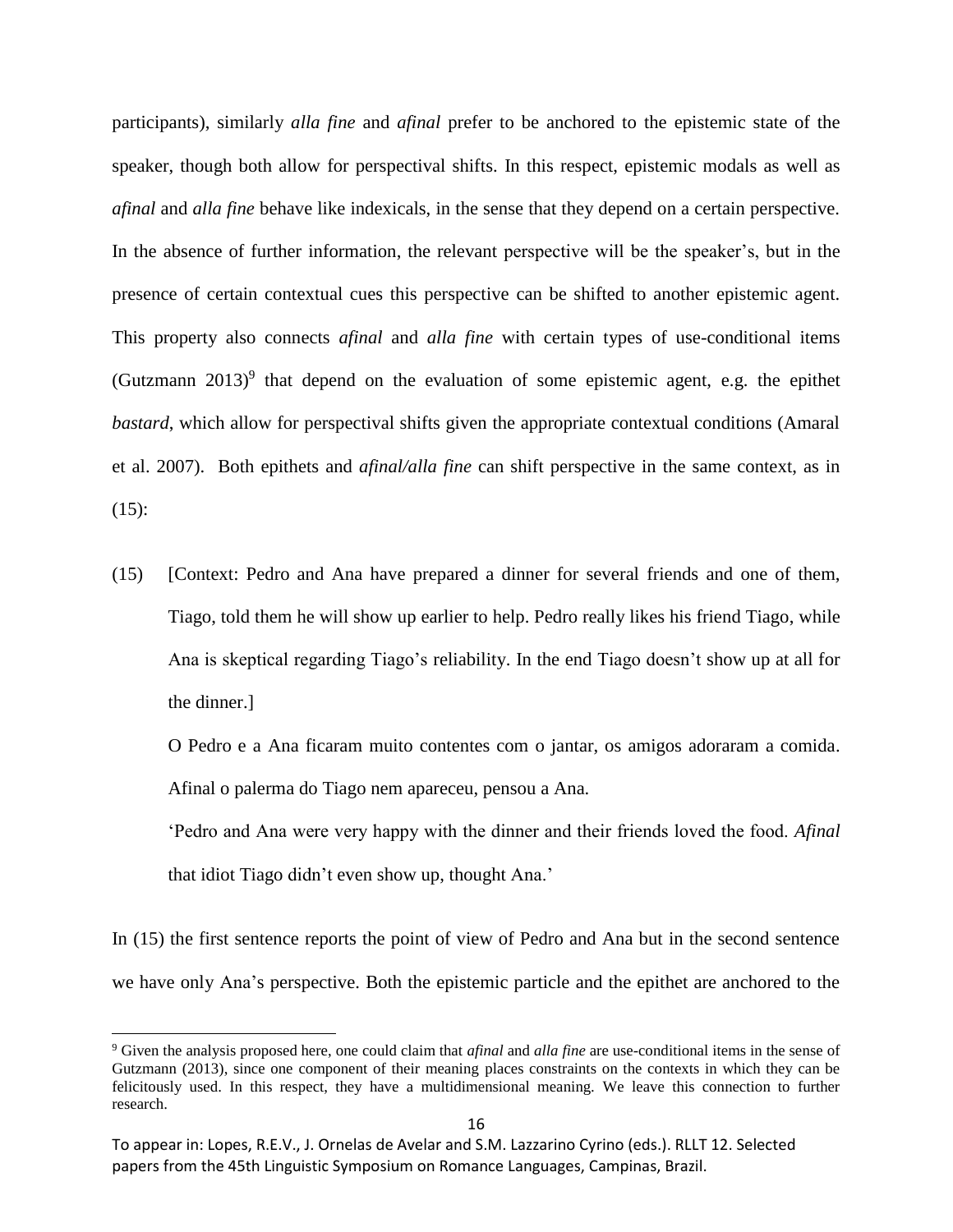same epistemic agent, namely Ana. This property of epistemic particles should be explored in future research and may contribute to our knowledge of perspective and its expression in free indirect speech.

# **5. Conclusion**

We have provided a semantic analysis of *afinal* and *alla fine* that relies on two assumptions: (i) the particles are propositional operators with a modal meaning, and (ii) they trigger presuppositions in that they impose conditions of use regarding the shared conversational background of the interlocutors in the contexts in which they occur. We have considered two main cases, that of plan-related and that of non plan-related propositions. In both cases, the particles require that the truth of a previously entertained proposition does not persist at the endpoint of a relevant time interval, during which a certain QUD is being considered by the interlocutors. We have also considered cases in which *afinal* and *alla fine* allow for perspectival shifts and hence can be indexed to an epistemic agent outside the discourse situation in which the particles are uttered. This fact not only broadens the connection with epistemic modals but also establishes a link between these modal particles and use-conditional items, a topic to be developed in future research.

Although we restrict our analysis to the behavior of these particles in EP and Italian, we expect other languages to encode the notion of  $\sim TP$ , possibly with a different distribution of meanings (cf. Spanish *al final*, French *au final*, English *in the end*), with the connection between modality, presupposition and discourse possibly being universal.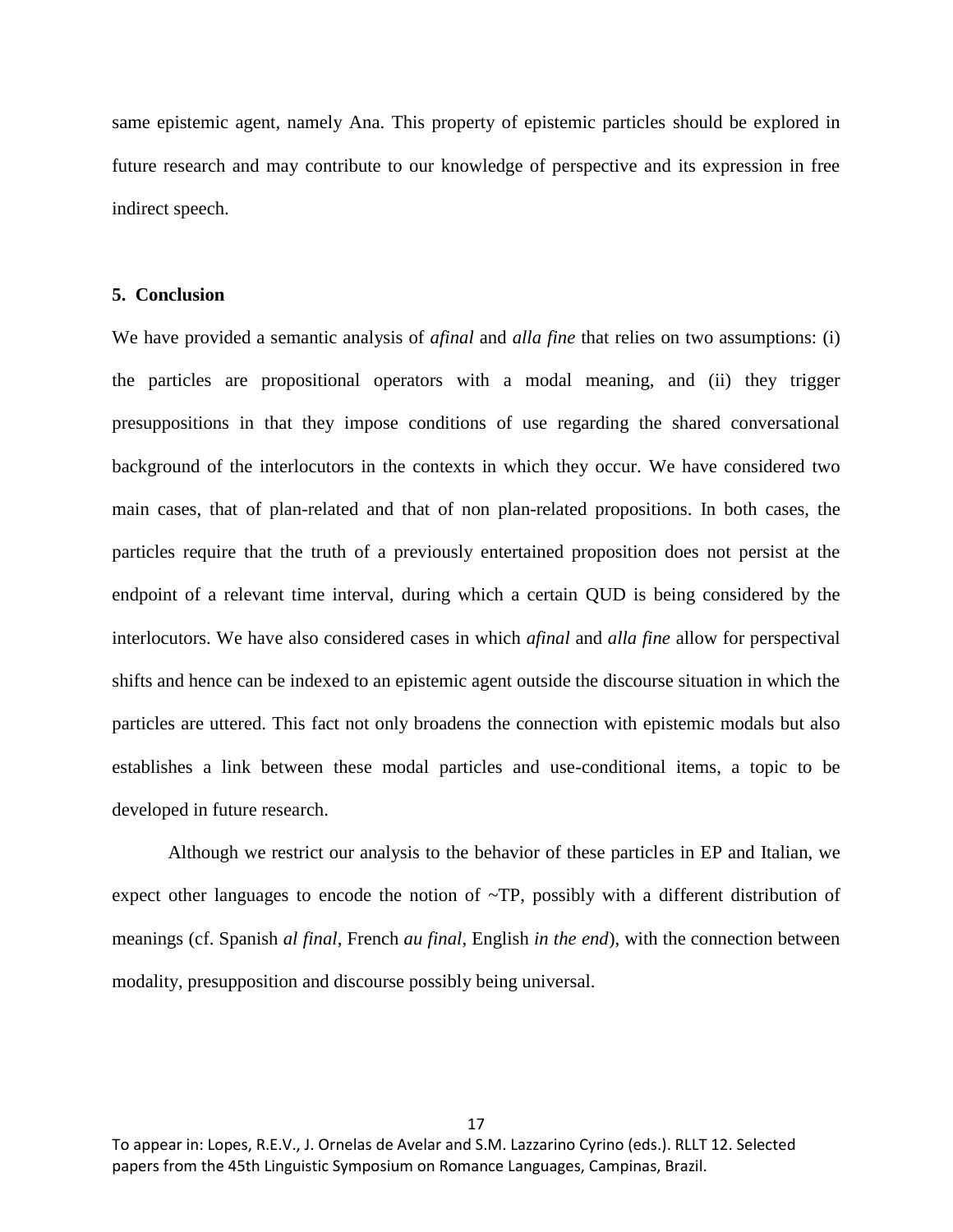# **References**

- Amaral, Patrícia, Craige Roberts, and E. Allyn Smith. 2007. "Review of *The Logic of Conventional Implicatures* by Chris Potts." *Linguistics and Philosophy* 30: 707–749.
- Amaral, Patrícia, and Fabio Del Prete. 2014. "On Truth Persistence: A comparison between European Portuguese and Italian in relation to *sempre*." In *Variation within and across Romance Languages. Selected papers from the 41st Linguistic Symposium on Romance Languages*, ed. by Marie-Hélène Côté, and Eric Mathieu, 135-154. Amsterdam: John Benjamins.
- Amaral, Patrícia, and Fabio Del Prete. 2016. "On truth unpersistence: at the crossroads of epistemic modality and discourse", *Natural Language and Linguistic Theory* 34 (4): 1135–1165.
- Baroni, Marco, Silvia Bernardini, Federica Comastri, Lorenzo Piccioni, Alessandra Volpi, Guy Aston, and Marco Mazzoleni. 2004. "Introducing the *"la Repubblica"* corpus: A large, annotated, TEI(XML)-compliant corpus of newspaper Italian." In *Proceedings of LREC 2004*.
- Brito, Ana Maria. 2001. "Clause Structure, Subject Positions and Verb Movement. About the Position of *Sempre* in European Portuguese and Brazilian Portuguese." In *Romance Languages and Linguistic Theory 1999. Selected papers from 'Going Romance' 1999*, ed.

by D'hulst, Yves, Johan Rooryck, and Jan Schroten, 63-85. Amsterdam: John Benjamins.

Chierchia, Gennaro, and Sally McConnell-Ginet. 1990. *Meaning and Grammar*. Cambridge: The MIT Press.

Fiéis, Alexandra. 2010. "On the Position of *Sempre* in Medieval Portuguese and in Modern European Portuguese." *The Linguistic Review* 27: 75-105.